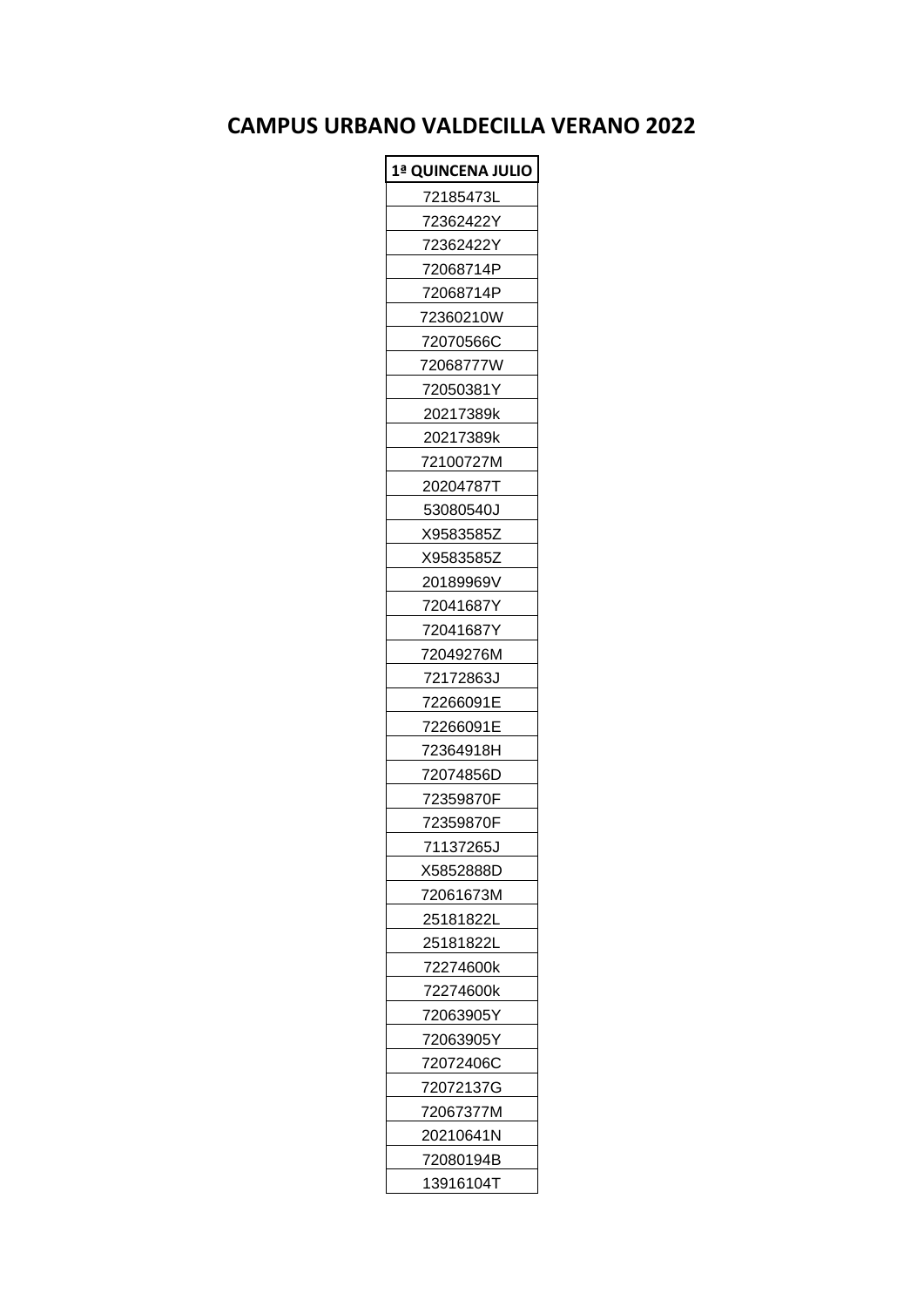| 13916104T         |
|-------------------|
| 13916104T         |
| 72049728C         |
| 72061800V         |
| 72061800V         |
| Y0117444C         |
| 72185043A         |
| 72174898R         |
| 72046677M         |
| 72046859A         |
| 72074843L         |
| 72359512V         |
| 72359512V         |
| 72222890S         |
| 72059235M         |
| 137909305S        |
| 72072869T         |
| 72055503E         |
| 72084936S         |
| 1118306827        |
| 72081135D         |
| 72081135D         |
| 72081135D         |
| 72072407K         |
| 72359525F         |
| 30669982B         |
| 30669982B         |
| 20218058T         |
| 20848291X         |
| 72273495C         |
| 72173408Y         |
| 72057999B         |
| 72282198Y         |
| 72087556J         |
| 20213011J         |
| 72203244B         |
| 13790597G         |
| 72283234F         |
| 72063491Y         |
| 72048738L         |
| 72048738L         |
| 53711558A         |
| 53711558A         |
| 72074126S         |
| <u>Y71</u> 30784Q |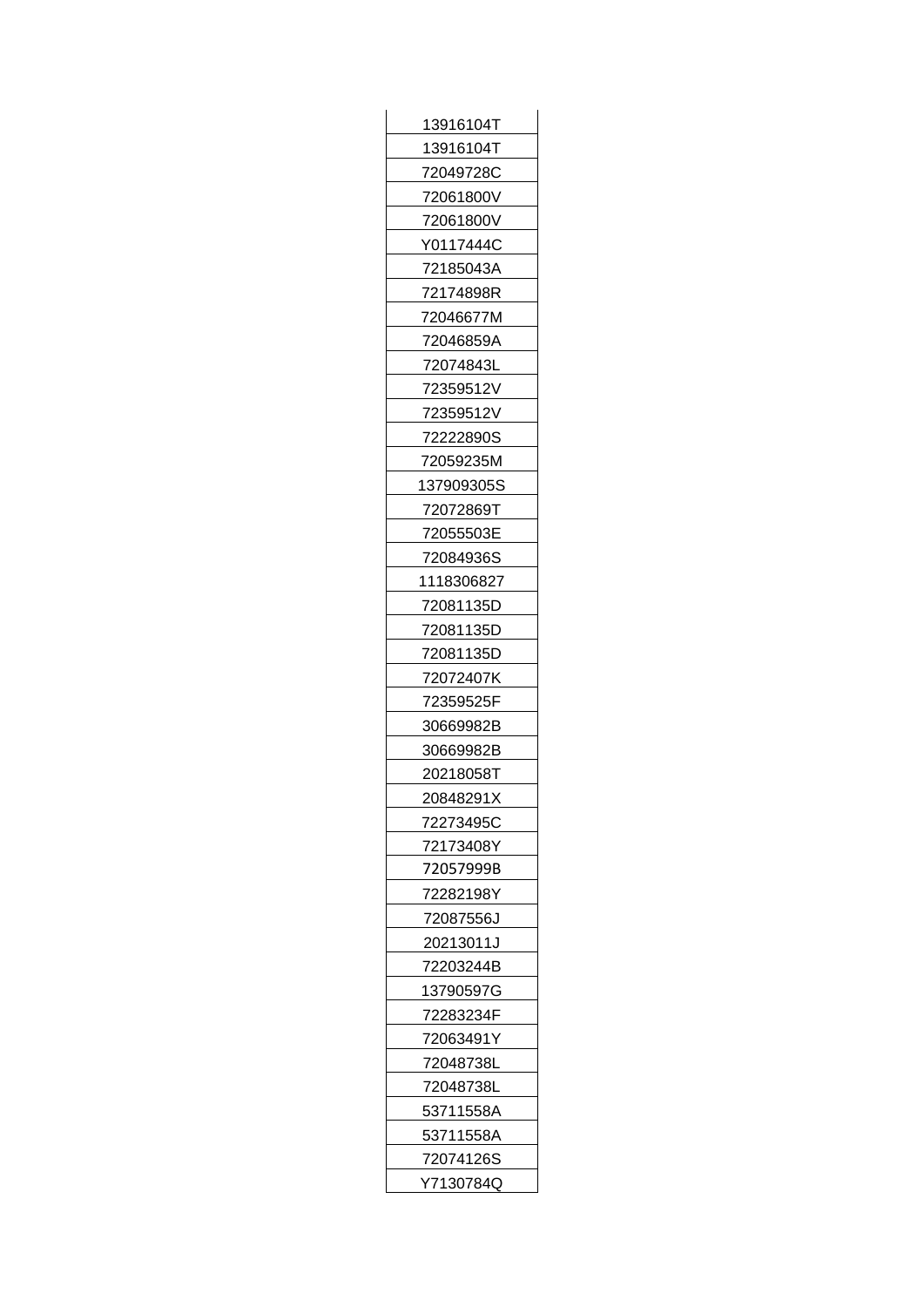| Y7130784Q  |
|------------|
| 72050719E  |
| 72050719E  |
| 45290364Y  |
| 72087799A  |
| 72081074V  |
| 20218256Z  |
| 43119302Y  |
| 20206054W  |
| 120072689  |
| 72046992K  |
| 72046992K  |
| X5098004P  |
| X5098004P  |
| 74093513W  |
| 72077289G  |
| 72077289G  |
| 72077289G  |
| 25424697Z  |
| 72469289S  |
| 72469289S  |
| 72049443B  |
| 72056803B  |
| 20218082J  |
| 72260828A  |
| 72341619H  |
| 72341619H  |
| 72062348J  |
| 72062348J  |
| 72055062H  |
| 72066199T  |
| 72066199T  |
| 72071962J  |
| 72071962J  |
| 72079681 G |
| 72034281Y  |
| 72062812V  |
| 72062812V  |
| 72072532P  |
| 72053812X  |
| 72080635S  |
| 72080635S  |
| 72294495K  |
| 72035051V  |
| 7207095W   |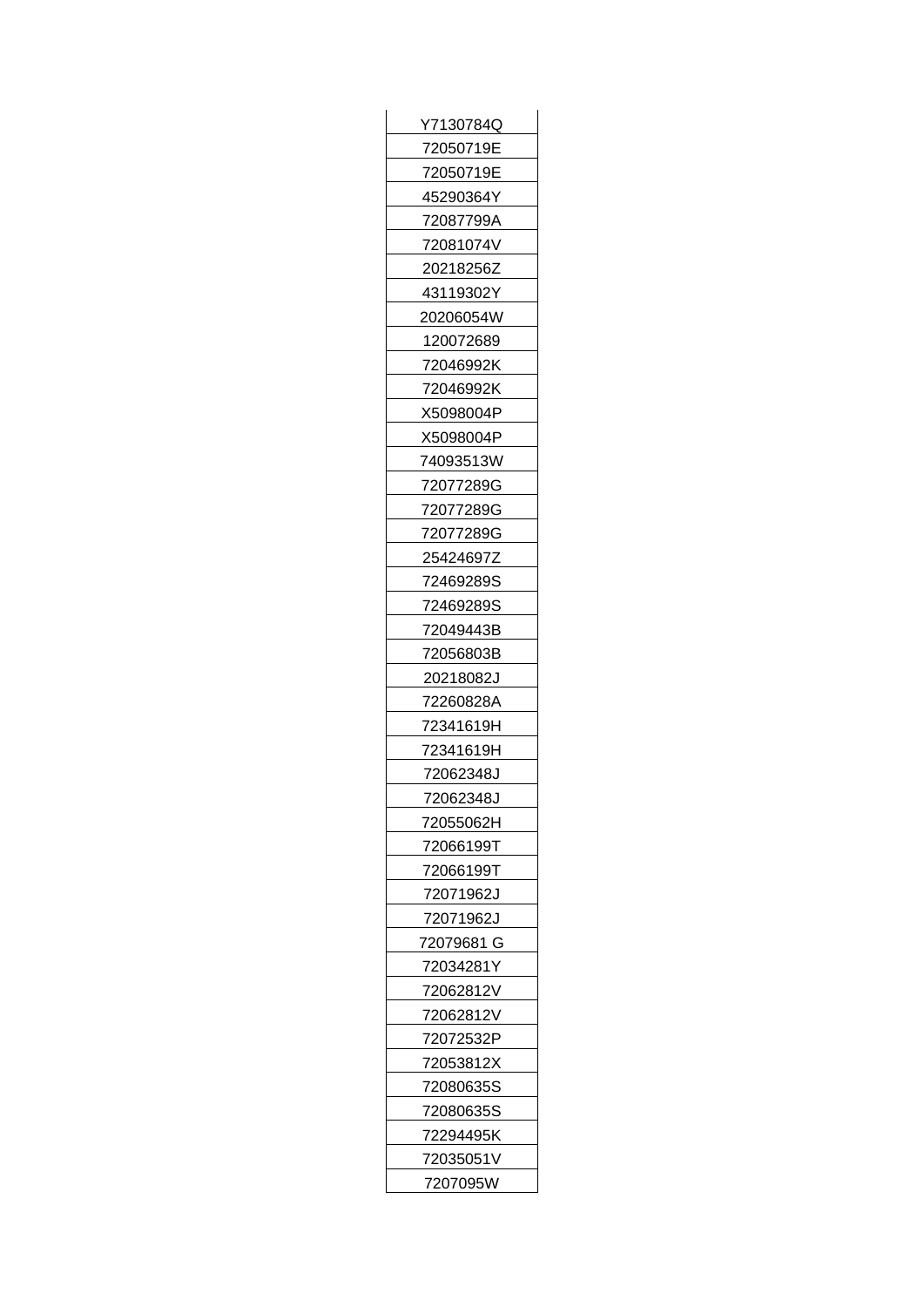| 2ª QUINCENA JULIO |
|-------------------|
| 20217389k         |
| 72291828E         |
| 72362422Y         |
| 72362422Y         |
| 72360210W         |
| 72070566C         |
| 72068777W         |
| 72050381Y         |
| 20217389k         |
| 72064429R         |
| 72064429R         |
| 20204787T         |
| 53080540J         |
| 72125181X         |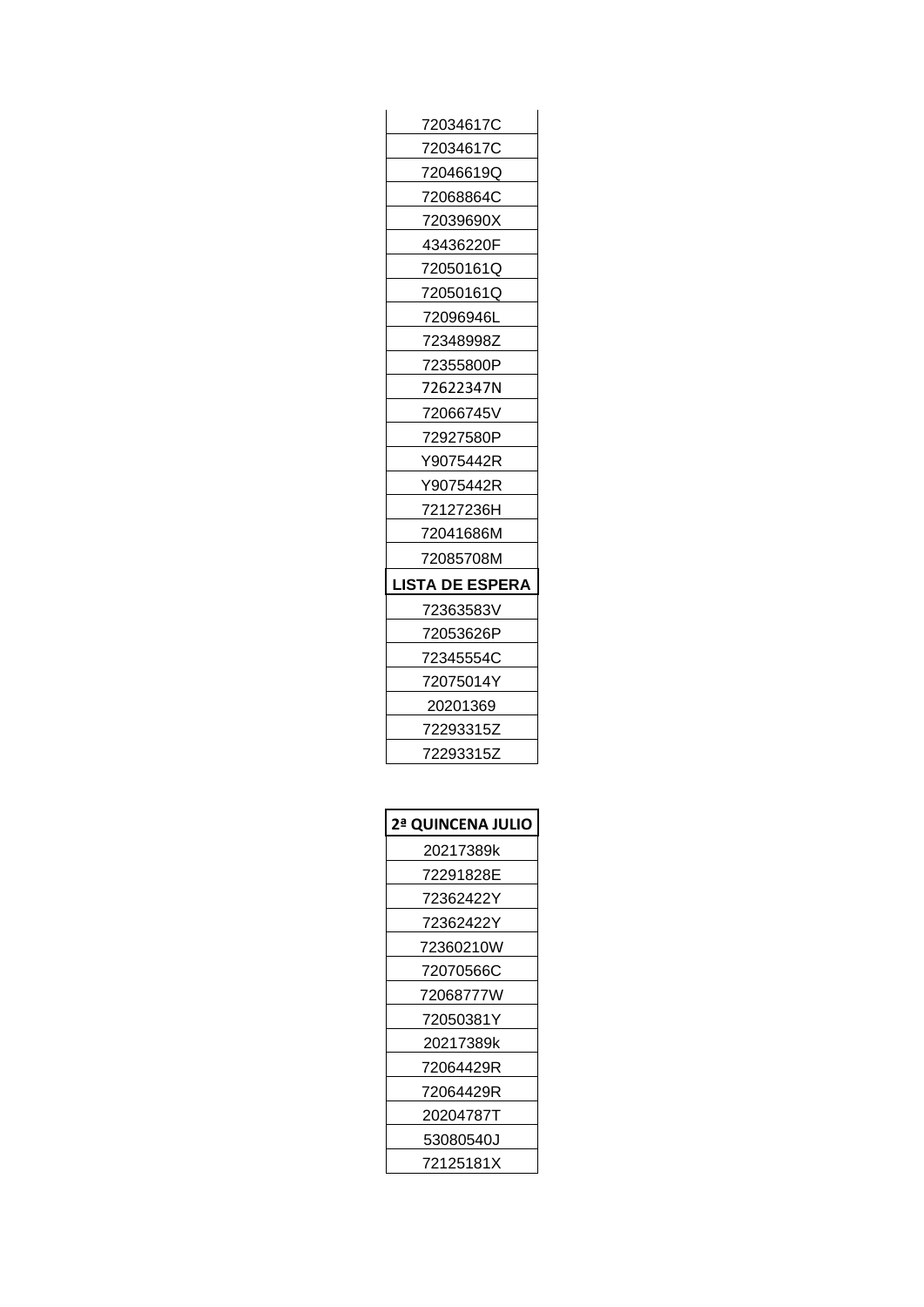| 72125181X      |
|----------------|
| 72125181X      |
| X9583585Z      |
| X9583585Z      |
| 72041687Y      |
| 72041687Y      |
| 72049276M      |
| 72172863J      |
| 72266091E      |
| 72266091E      |
| 72364918H      |
| 72056477F      |
| 72074856D      |
| 72052062P      |
| 72052062P      |
| 72359870F      |
| 72359870F      |
| X5852888D      |
| 72061673M      |
| 72040100Y      |
|                |
| 72040100Y      |
| 25181822L      |
| 25181822L      |
| 72360906P      |
| 72360906P      |
| 72063905Y      |
| 72063905Y      |
| 72072406C      |
| 723629380<br>ı |
| 72072137G      |
| 72067377M      |
| 20210641N      |
| 72080194B      |
| 13916104T      |
| 13916104T      |
| 13916104T      |
| 72049728C      |
| 72061800V      |
| 72061800V      |
| Y0117444C      |
| 72185043A      |
| 72174898R      |
| 72046859A      |
| 72074843L      |
| 72359512V      |
|                |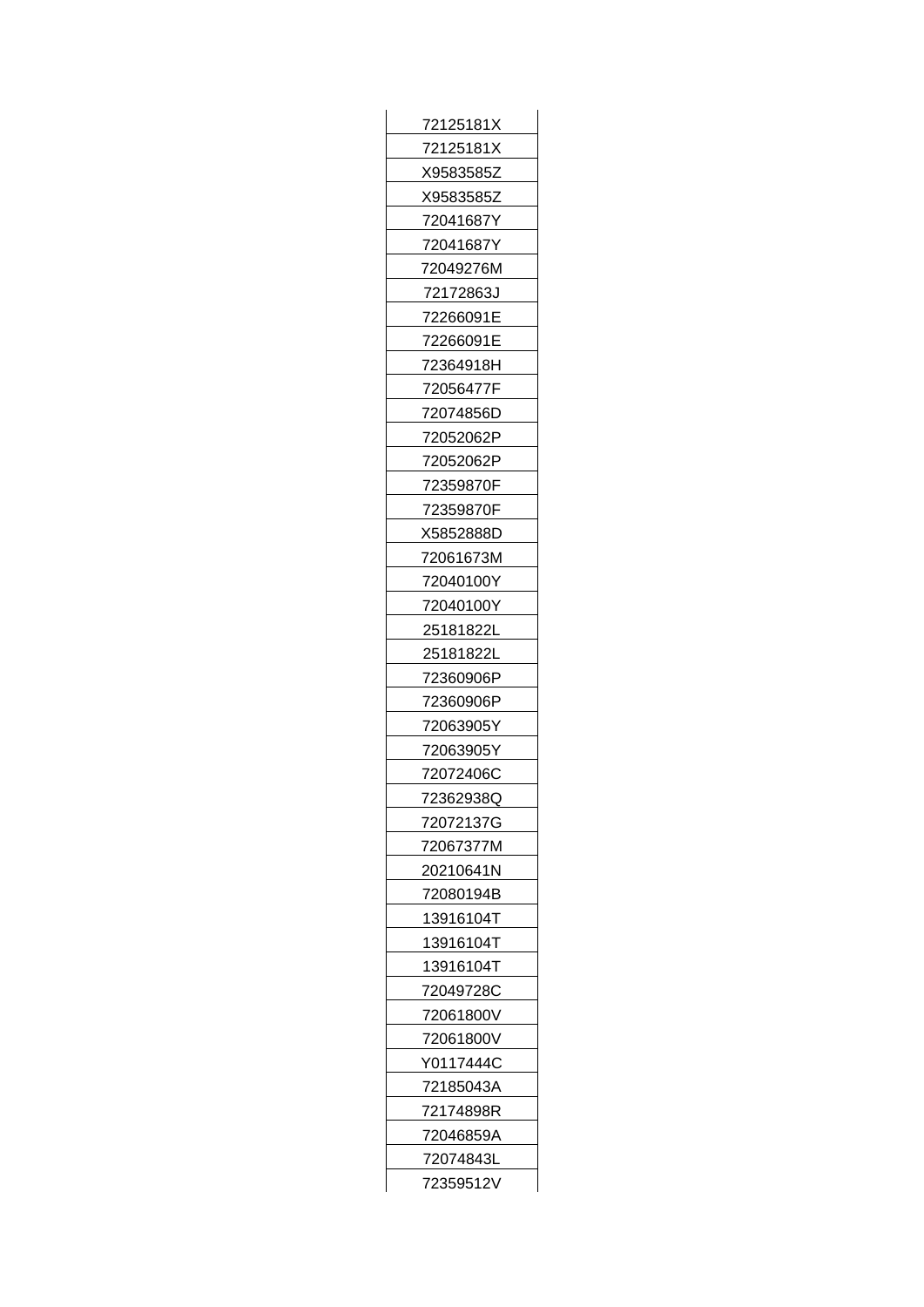| 72359512V |
|-----------|
| 72359512V |
| 53541587W |
| 53541587W |
| 72222890S |
| 72057308X |
| 72057308X |
| Y4567607M |
| 72144942Z |
| 72144942Z |
| 72050904T |
| 72072869T |
| 72055503E |
| 13796693M |
| 72084936S |
| 72081135D |
| 72081135D |
| 72081135D |
| 72072407K |
| 72359525F |
| 30669982B |
| 30669982B |
| 20218058T |
| 72273495C |
| 72066768V |
| 72173408Y |
| 72057999B |
| 72282198Y |
| 72087556J |
| 72043358K |
| 20213011J |
| 72063491Y |
| 72048738L |
| 72048738L |
| 53711558A |
| 53711558A |
| 72074126S |
| Y7130784Q |
| Y7130784Q |
| 72050719E |
| 72050719E |
| 71440358N |
| 71440358N |
| 72087799A |
| 72081074V |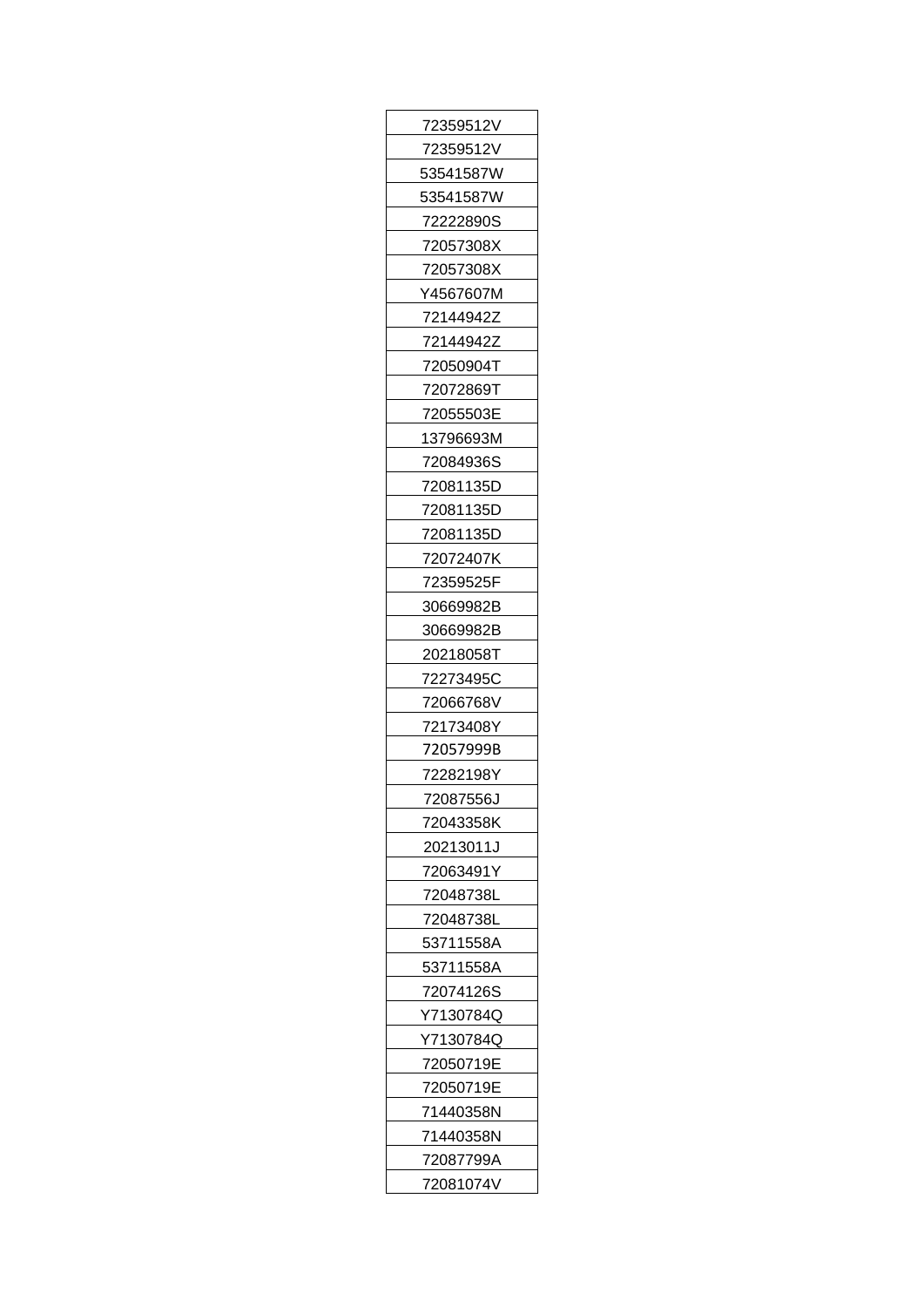| 20214774M  |
|------------|
| 20218256Z  |
| 43119302Y  |
| 20206054W  |
| 120072689  |
| 72046992K  |
| 72046992K  |
| 72087606V  |
| 72077289G  |
| 72077289G  |
| 72077289G  |
| 72469289S  |
| 72469289S  |
| 20218082J  |
| 72058108M  |
| 72341619H  |
| 72341619H  |
| 72062348J  |
| 72062348J  |
| Y6693697K  |
| 72055062H  |
| 72066199T  |
| 72066199T  |
| 72071962J  |
| 72071962J  |
| 72076098O  |
| 72079681 G |
| 72034281Y  |
| 72062812V  |
| 72062812V  |
| 72072532P  |
| 72053812X  |
| 72080635S  |
| 72080635S  |
| 72294495K  |
| 72074944M  |
| 72074944M  |
| 72035051V  |
| 7207095W   |
| 72046619Q  |
| 72068864C  |
| 72039690X  |
| 43436220F  |
| 72040176J  |
| 74093856T  |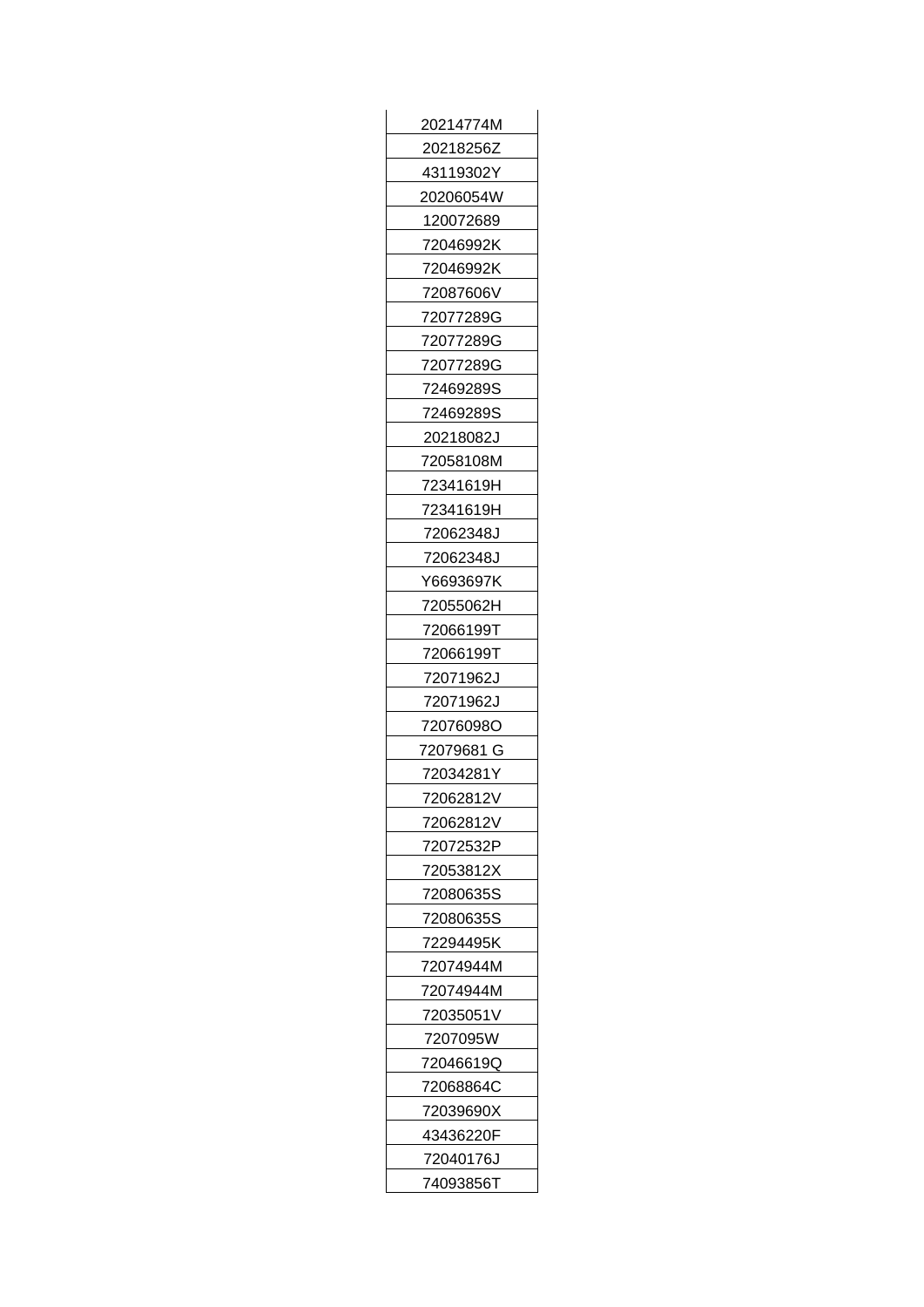| 20188669M              |
|------------------------|
| 72050161Q              |
| 72050161Q              |
| 72096946L              |
| 72355800P              |
| 72622347N              |
| 72054823D              |
| 72054823D              |
| 72927580P              |
| Y9075442R              |
| Y9075442R              |
| 72127236H              |
| 72041686M              |
| 72085708M              |
| <b>LISTA DE ESPERA</b> |
| 72363583V              |
| 72053626P              |
| 72345554C              |
| 02647106J              |
| 72293315Z              |
| 72293315Z              |

| 1ª QUINCENA AGOSTO |
|--------------------|
| 20217389k          |
| 72185473L          |
| 72362422Y          |
| 72362422Y          |
| 72068714P          |
| 72068714P          |
| 72363583V          |
| 72360210W          |
| 72050381Y          |
| 20217389k          |
| 72170388Q          |
| 72170888Q          |
| 72100727M          |
| X8535162T          |
| 20204787T          |
| 53080540J          |
| X9583585Z          |
| X9583585Z          |
| 20189969V          |
| 72049276M          |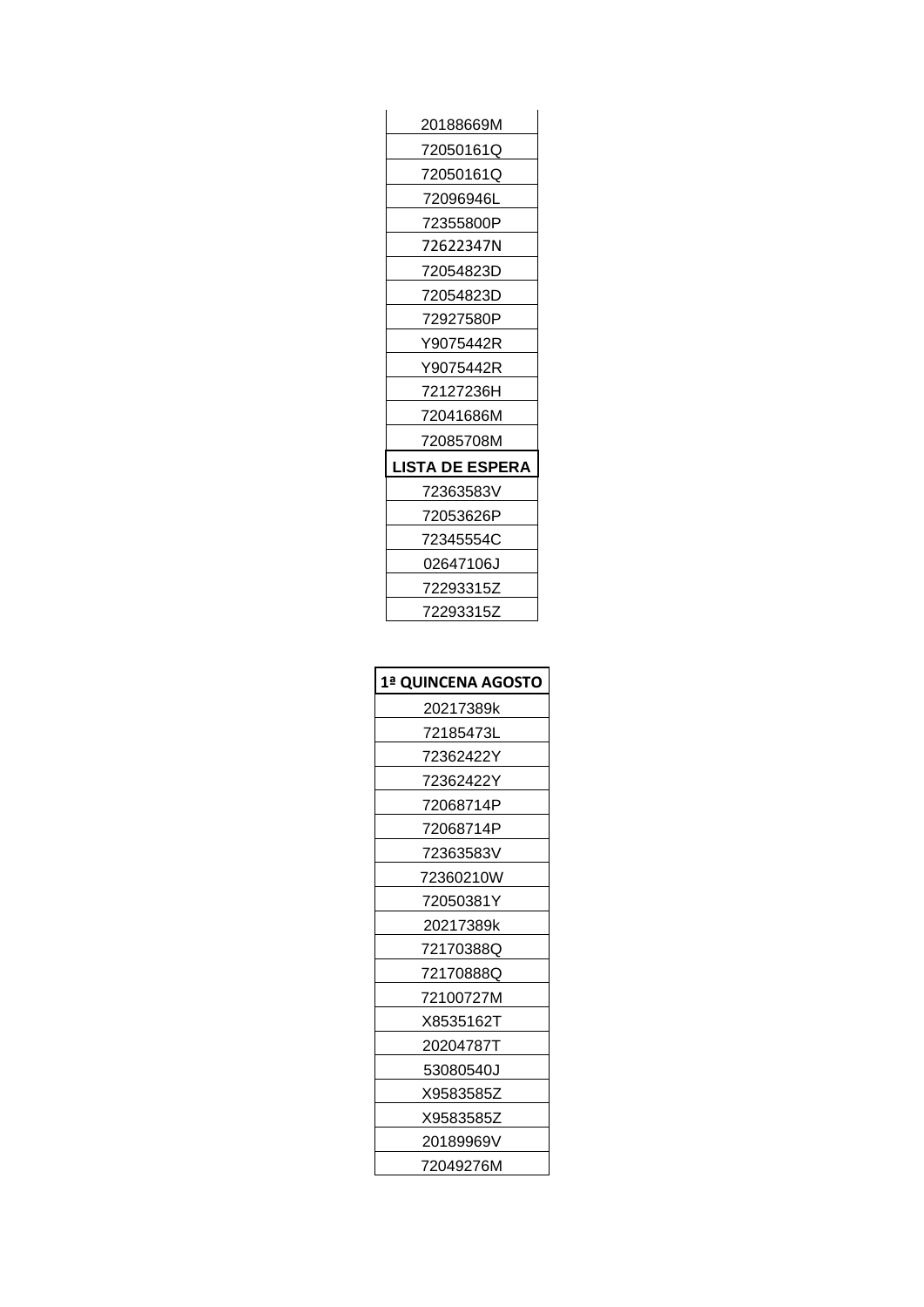| 72172863J  |
|------------|
| 39717805W  |
| 72266091E  |
| 72266091E  |
| 72364918H  |
| 20209562Z  |
| 20209562Z  |
| 456643146E |
| 72063781C  |
| 72056477F  |
| 72074856D  |
| 72359870F  |
| 72359870F  |
| X5852888D  |
| 72061673M  |
| 72040100Y  |
| 72040100Y  |
| 25181822L  |
| 25181822L  |
| 72063905Y  |
| 72063905Y  |
| 72072406C  |
| 72072137G  |
| 20210641N  |
| 72080194B  |
| 13916104T  |
| 13916104T  |
| 13916104T  |
| 72049728C  |
| 72061800V  |
| 72061800V  |
| Y0117444C  |
| 72185043A  |
| 72174898R  |
| 72046677M  |
| 72046859A  |
| 72074843L  |
| 72359512V  |
| 72359512V  |
| 72359512V  |
| 72059235M  |
| 44333061D  |
| 44333061D  |
| 72057308X  |
| 72057308X  |
|            |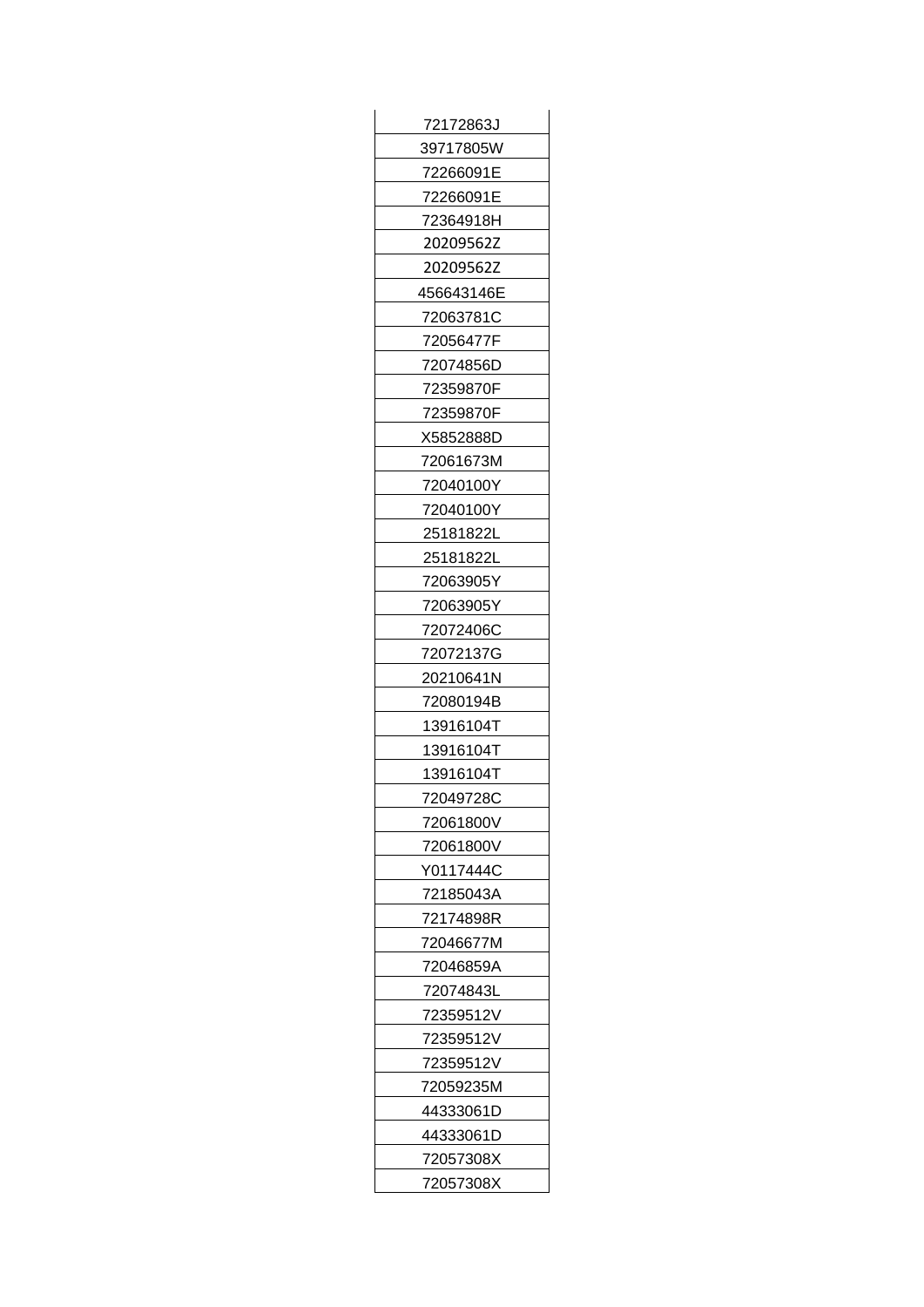| 72081676   |
|------------|
| 72144942Z  |
| 72144942Z  |
| 72050904T  |
| 72072869T  |
| 72055503E  |
| 72084936S  |
| 1118306827 |
| 72081135D  |
| 72081135D  |
| 72081135D  |
| 72072407K  |
| 30669982B  |
| 30669982B  |
| 72075014Y  |
| 20848291X  |
| 72273495C  |
| 72057999B  |
| 72282198Y  |
| 72087556J  |
| 20213011J  |
| 13790597G  |
| 72063491Y  |
| 72074126S  |
| Y7130784Q  |
| Y7130784Q  |
| 72050719E  |
| 72050719E  |
| 02647106J  |
| 71440358N  |
| 71440358N  |
| 72081074V  |
| 43119302Y  |
| 20206054W  |
| 72293315Z  |
| 72293315Z  |
| 70040944E  |
| 120072689  |
| 72046982B  |
| X5098004P  |
| X5098004P  |
| 74093513W  |
| 72049443B  |
| 72056803B  |
| 20218082J  |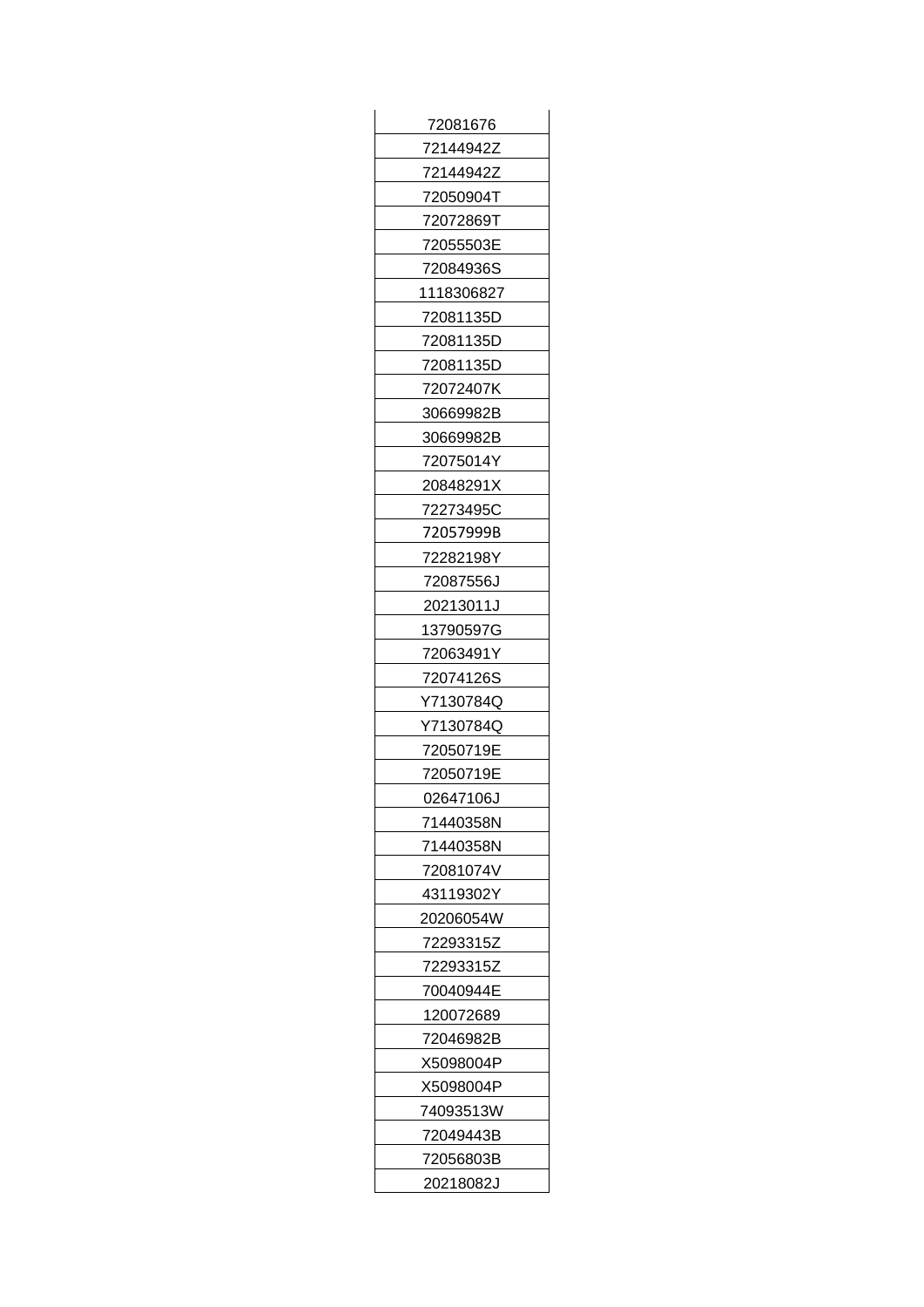| 72260828A |
|-----------|
| 72341619H |
| 72341619H |
| Y6693697K |
| 72055062H |
| 72066199T |
| 72066199T |
| 72071962J |
| 72071962J |
| 72076098O |
| 72034281Y |
| 72062812V |
| 72062812V |
| 72072532P |
| 72053812X |
| 72080635S |
| 72080635S |
| 72294495K |
| 72132398M |
| 72132398M |
| 12389718D |
| 72035051V |
| 7207095W  |
| 72034617C |
| 72034617C |
| 72068864C |
| 72039690X |
| 74093856T |
| 20188669M |
| 72050161Q |
| 72050161Q |
| 72348998Z |
| 72355800P |
| 72066745V |
| 72927580P |
| Y9075442R |
| Y9075442R |
| 72127236H |
| 72085708M |
| 72085708M |
|           |

| 2ª QUINCENA AGOSTO |  |
|--------------------|--|
| 72362422Y          |  |
| 72362422Y          |  |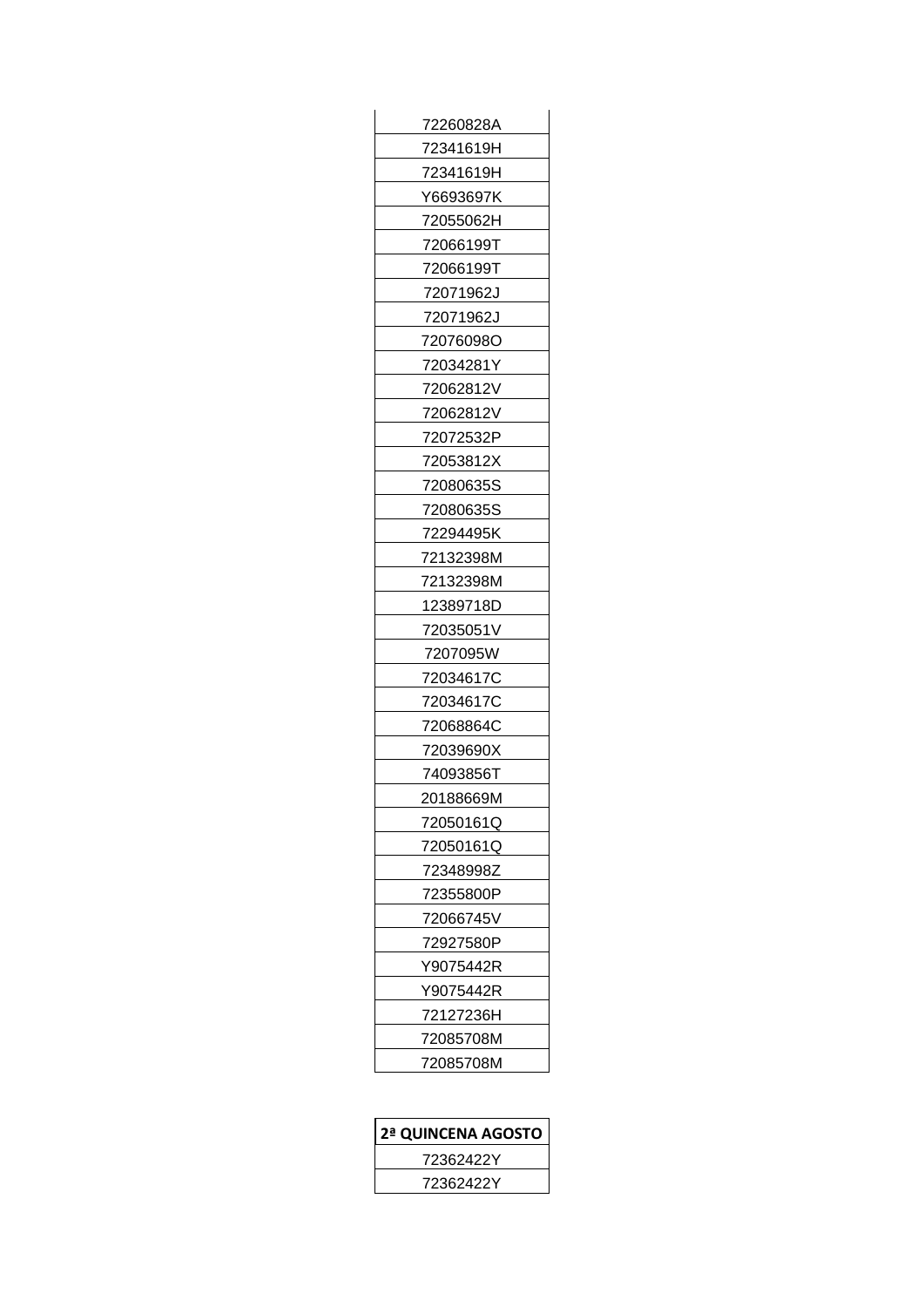| 72068714P |
|-----------|
| 72068714P |
| 72363583V |
| 72360210W |
| 72070566C |
| 72068777W |
| 72050381Y |
| 72170388Q |
| 72170888Q |
| 72064429R |
| 72064429R |
| 20204787T |
| 53080540J |
| X9583585Z |
| X9583585Z |
| 39717805W |
| 72266091E |
| 72266091E |
| 72364918H |
| 72056477F |
| 72074856D |
| 72052062P |
| 72052062P |
| X5852888D |
| 72061673M |
| 25181822L |
| 25181822L |
| 72063905Y |
| 72063905Y |
| 72072406C |
| 72362938Q |
| 72072137G |
| 72080194B |
| 13916104T |
| 13916104T |
| 13916104T |
| 20192208W |
| 20192208W |
| 72049728C |
| 72061800V |
| 72061800V |
| Y0117444C |
| 72185043A |
| 72174898R |
| 72046677M |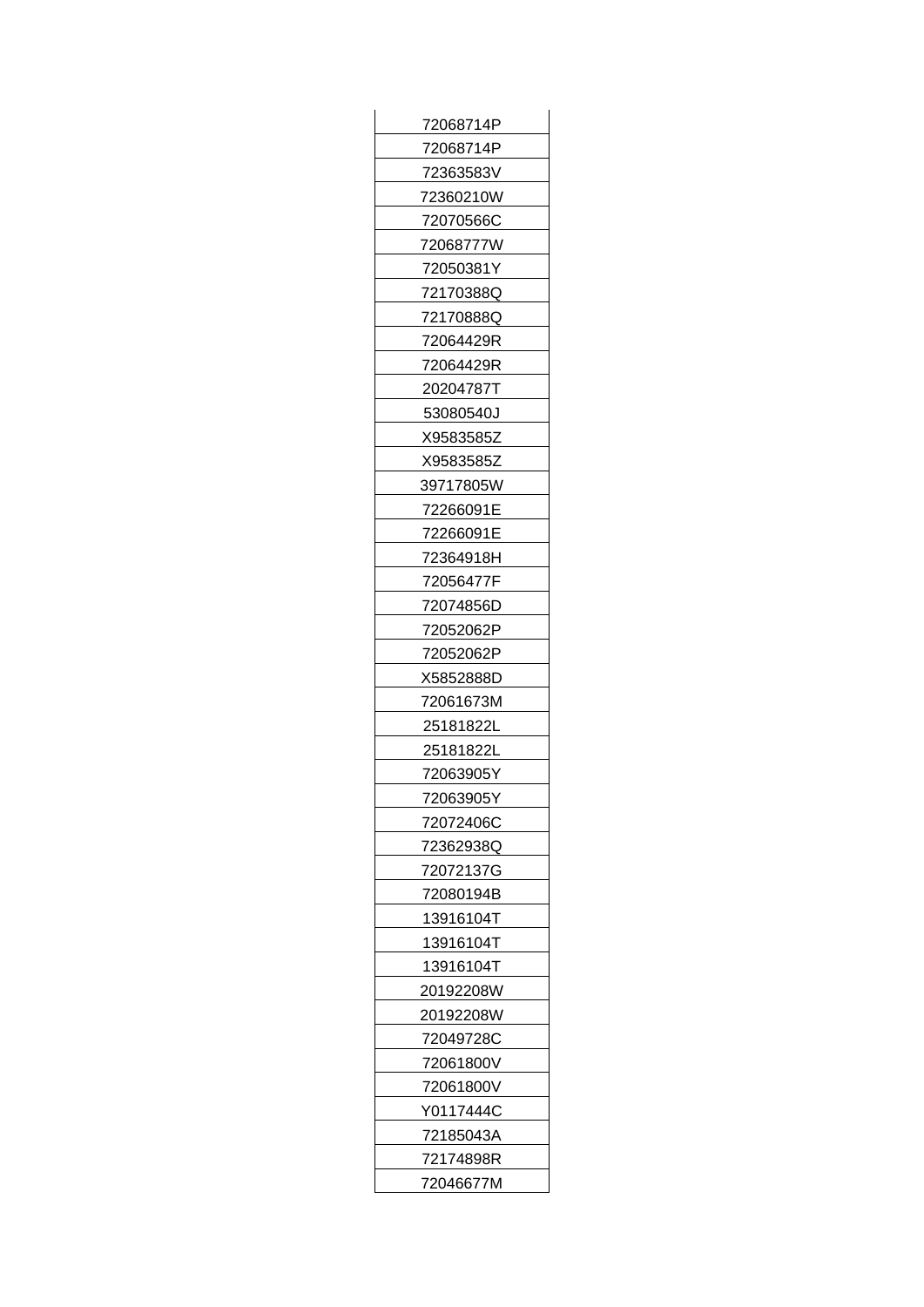| 72046859A |
|-----------|
| 72074843L |
| 72359512V |
| 72359512V |
| 72359512V |
| 53541587W |
| 53541587W |
| 72222890S |
| 44333061D |
| 44333061D |
| 72057308X |
| 72057308X |
| Y4567607M |
| 72072869T |
| 72055503E |
| 13796693M |
| 72084936S |
| 72081135D |
| 72081135D |
| 72081135D |
| 72072407K |
| 72075014Y |
| 20848291X |
| 72273495C |
| 72050119C |
| 72057999B |
| 72060367X |
| 72060367X |
| 72060367X |
| 72282198Y |
| 72087556J |
| 20213011J |
| 13790597G |
| 72063491Y |
| 72074126S |
| Y7130784Q |
| Y7130784Q |
| 72050719E |
| 72050719E |
| 72087799A |
| 72081074V |
| 43119302Y |
| 20206054W |
| 120072689 |
| 72046982B |
|           |